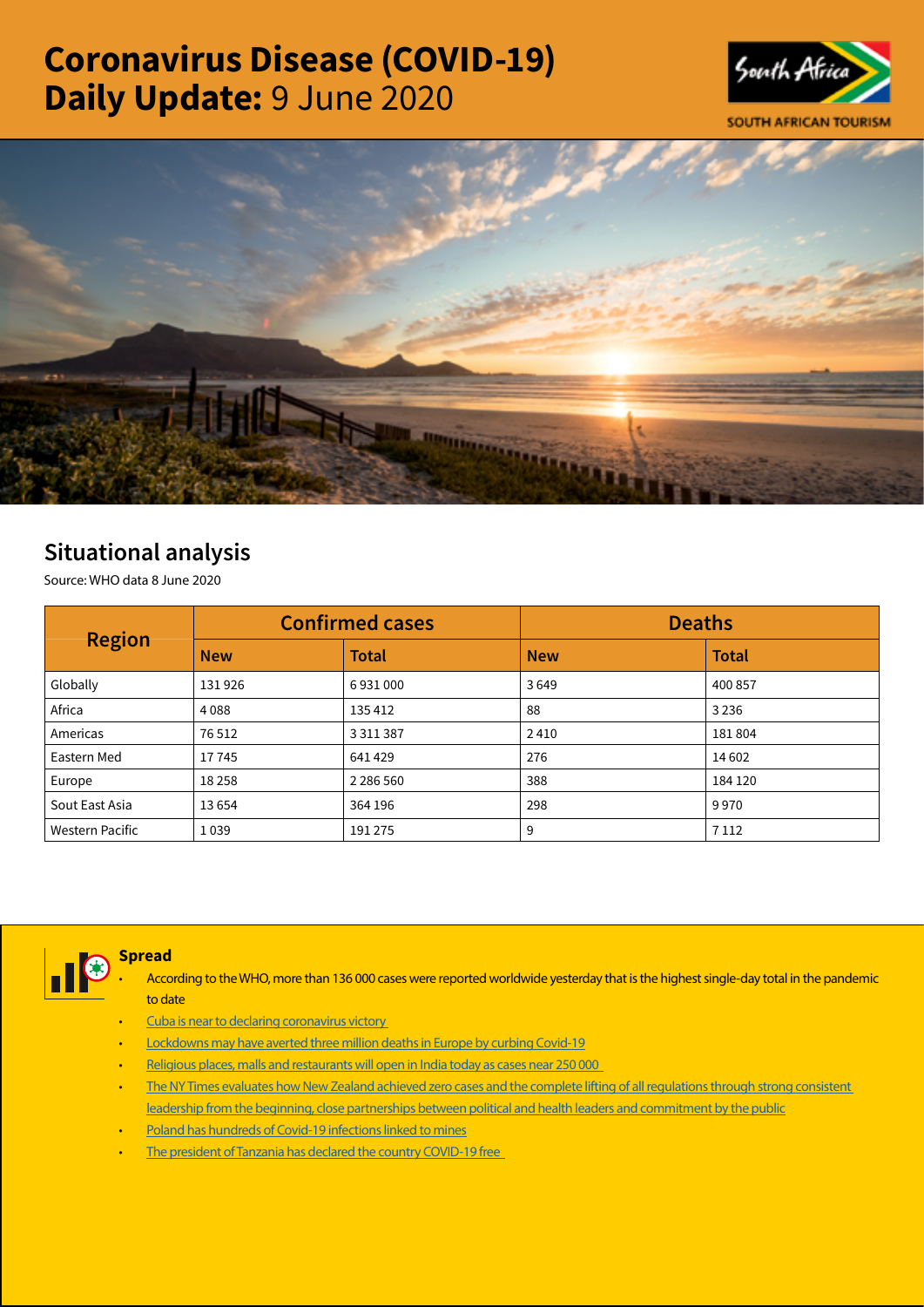# South Africa:



| <b>Date</b> | <b>Tests</b> | <b>Negative</b> | <b>Positive</b> | <b>Deaths</b> | $% + /$<br><b>Tests</b> | % test/Pop<br>(58780000) | <b>Fatality Rate</b><br>(Deaths/<br>Pos) | Recover-<br>ies | <b>Recovery Rate</b><br>% (Rec/Pos) |
|-------------|--------------|-----------------|-----------------|---------------|-------------------------|--------------------------|------------------------------------------|-----------------|-------------------------------------|
| 2 June      | 761 534      | 725722          | 35812           | 755           | 4,70                    | 1,3                      | 2,11                                     | 18313           | 51                                  |
| 3 June      | 785 979      | 748 525         | 37 5 25         | 792           | 4,77                    | 1,34                     | 2,11                                     | 19682           | 52                                  |
| 4 June      | 820 675      | 779883          | 40792           | 848           | 4,97                    | 1,4                      | 2,08                                     | 21 3 11         | 52                                  |
| 5 June      | 850871       | 807 437         | 43 4 34         | 908           | 5,1                     | 1,45                     | 2,09                                     | 23 0 88         | 53                                  |
| 6 June      | 891 668      | 845 695         | 45 973          | 952           | 5,16                    | 1,52                     | 2,07                                     | 24 25 8         | 53                                  |
| 7 June      | 920 064      | 871779          | 48 285          | 998           | 5,25                    | 1,57                     | 2,07                                     | 24 3 64         | 50                                  |
| 8 June      | 943 059      | 892 180         | 50879           | 1 0 8 0       | 5,4                     | 1,6                      | 2,12                                     | 26 099          | 51                                  |

Visit: [www.sacoronavirus.co.za](http://www.sacoronavirus.co.za) for the latest updates. SA Tourism will make updates available on [www.southafrica.net.](http://www.southafrica.net)

#### SOUTH AFRICA NEWS

## TOURISM RELATED ARTICLES

- [Let tourists come to SA from September, urges travel association The African Travel and Tourism Association \(Atta\) has called](https://www.timeslive.co.za/news/south-africa/2020-06-09-let-tourists-come-to-sa-from-september-urges-travel-association/)  [for international inbound tourism to resume as "close to September 1 as possible"](https://www.timeslive.co.za/news/south-africa/2020-06-09-let-tourists-come-to-sa-from-september-urges-travel-association/)
- [Dining industry still in ICU Level 3 restrictions provide only partial relief for 'decimated' dining industry. While restaurants have](https://www.moneyweb.co.za/news/industry/dining-industry-still-in-icu/)  been allowed to provide delivery services and more recently takeaway food and alcohol under lockdown alert Level 3, the new [normal has not been enough to cover a number of restaurants in the industry](https://www.moneyweb.co.za/news/industry/dining-industry-still-in-icu/)
- Trade unions delay finalisation of SAA's rescue plan SAA's business rescue practitioners, Siviwe Dongwana and Les Matuson, were meant to publish a final rescue plan on Monday 8 June. But the duo has asked SAA creditors for another extension to 15 June because trade unions want to be further consulted on the airline's fate. [Daily Maverick](https://www.dailymaverick.co.za/article/2020-06-09-trade-unions-delay-finalisation-of-saas-rescue-plan/#gsc.tab=0) [IOL](https://www.iol.co.za/business-report/companies/saa-forced-to-wait-for-restructuring-decision-49149437)
- [Frustration and desperation for South Africans still stranded abroad There is growing frustration and desperation among more](https://www.businesslive.co.za/bd/national/2020-06-08-frustration-and-desperation-for-south-africans-still-stranded-abroad/)  [than 200 South Africans who have been stranded abroad since countries across the world closed their borders in March](https://www.businesslive.co.za/bd/national/2020-06-08-frustration-and-desperation-for-south-africans-still-stranded-abroad/)
- [Western Cape airports placed on international coronavirus alert list: The European Aviation Safety Agency has placed all](https://www.news24.com/fin24/companies/industrial/western-cape-airports-placed-on-international-coronavirus-alert-list-20200608)  [airports in the Western Cape on its global alert list to ensure an additional layer of protection for passengers and aircrew](https://www.news24.com/fin24/companies/industrial/western-cape-airports-placed-on-international-coronavirus-alert-list-20200608)

#### GENERAL COVID-19 RELATED ARTICLES

- [Most ambitious African programme to halt virus is floundering Epidemiologists in South Africa are calling on government to](https://www.moneyweb.co.za/news/south-africa/most-ambitious-african-programme-to-halt-virus-is-floundering/)  [change its strategy. Africa's biggest programme to halt the coronavirus is being thwarted by a global shortage of tests and a](https://www.moneyweb.co.za/news/south-africa/most-ambitious-african-programme-to-halt-virus-is-floundering/)  [lack of capacity to process those that have been administered](https://www.moneyweb.co.za/news/south-africa/most-ambitious-african-programme-to-halt-virus-is-floundering/)
- [CTICC temporary hospital admits its first Covid-19 patients The CTICC temporary hospital, known as the Hospital of Hope, has](https://www.iol.co.za/capeargus/news/cticc-temporary-hospital-admits-its-first-covid-19-patients-49128145)  [started admitting its first Covid-19 patients on Monday, exactly one month after work on the site began](https://www.iol.co.za/capeargus/news/cticc-temporary-hospital-admits-its-first-covid-19-patients-49128145)
- [Covid-19 patients no longer need to test negative to resume work Labour & employment minister Thulas Nxesi has issued](https://www.businesslive.co.za/bd/national/2020-06-08-covid-19-patients-no-longer-need-to-test-negative-to-resume-work/)  new regulations on Covid-19 that scrap the requirement that employees who have been diagnosed with the disease can only [return to work after testing negative for the virus, a move that is hoped will alleviate pressure on the state laboratory](https://www.businesslive.co.za/bd/national/2020-06-08-covid-19-patients-no-longer-need-to-test-negative-to-resume-work/)
- [The big test is still to come for SA schools Most of South Africa's public schools reopened for Grades 7 and 12 on Monday 8](https://www.dailymaverick.co.za/article/2020-06-09-the-big-test-is-still-to-come-for-sa-schools/#gsc.tab=0)  [June, two months after the country went into lockdown. While a number of schools remained shut, unions are concerned](https://www.dailymaverick.co.za/article/2020-06-09-the-big-test-is-still-to-come-for-sa-schools/#gsc.tab=0)  [about the sustainability of some of the health and safety measures](https://www.dailymaverick.co.za/article/2020-06-09-the-big-test-is-still-to-come-for-sa-schools/#gsc.tab=0)
- [Government's strange silence in the tobacco war of its own making Cogta Minister Nkosazana Dlamini Zuma and other](https://www.dailymaverick.co.za/article/2020-06-09-governments-strange-silence-in-the-tobacco-war-of-its-own-making/?utm_source=homepagify#gsc.tab=0)  [ministers, including Presidency Minister Jackson Mthembu, have appeared to avoid public opportunities to properly explain](https://www.dailymaverick.co.za/article/2020-06-09-governments-strange-silence-in-the-tobacco-war-of-its-own-making/?utm_source=homepagify#gsc.tab=0)  [government's position on the tobacco ban](https://www.dailymaverick.co.za/article/2020-06-09-governments-strange-silence-in-the-tobacco-war-of-its-own-making/?utm_source=homepagify#gsc.tab=0)
- [Sloppy science taints Dlamini-Zuma's tobacco court defence The government's court documents appear to be a haze of](https://www.businesslive.co.za/fm/features/2020-06-09-sloppy-science-taints-dlamini-zumas-tobacco-court-defence/)  [outdated science, sloppy references and leaps of logic in contradiction to the World Health Organisation](https://www.businesslive.co.za/fm/features/2020-06-09-sloppy-science-taints-dlamini-zumas-tobacco-court-defence/)
- [Mandy Wiener | Just because the hard lockdown is over, doesn't mean the pandemic is gone](https://www.news24.com/news24/columnists/mandy_wiener/mandy-wiener-just-because-the-hard-lockdown-is-over-doesnt-mean-the-pandemic-is-gone-20200609)